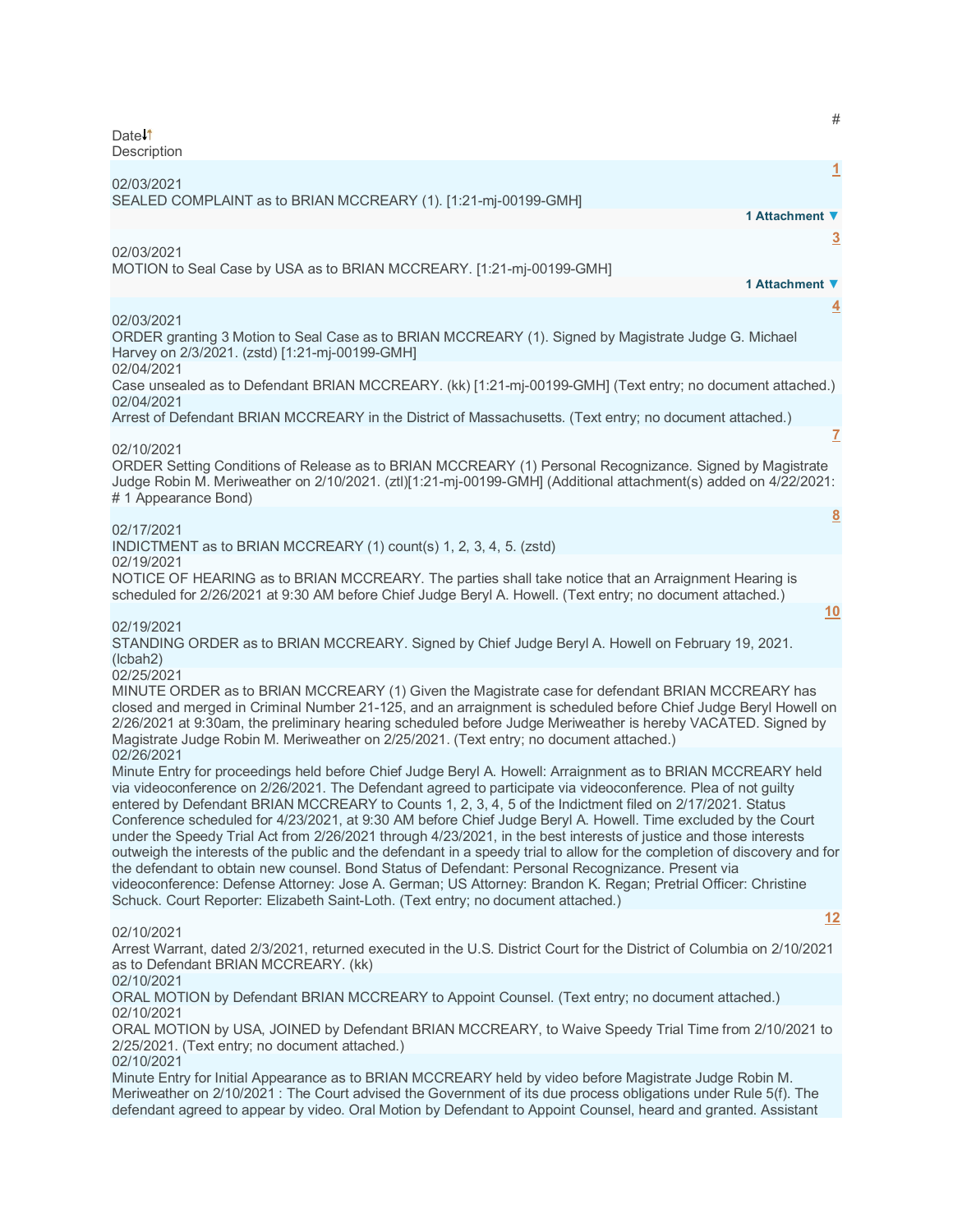Federal Public Defender Jose Alejandro German appointed to represent BRIAN MCCREARY. Preliminary Hearing set for 2/25/2021 at 1:00 pm by telephonic/VTC before Magistrate Judge Robin M. Meriweather. Oral Motion by USA, Joined by Defendant, to Waive Speedy Trial Time from 2/10/2021 to 2/25/2021, heard and granted in the interest of justice. Bond Status of Defendant: Defendant placed on Personal Recognizance Bond. Court Reporter: FTR Gold - Ctrm. 11; FTR Time Frames: 1:42:30 - 1:53:11 and 2:09:10 - 2:18:27. Defense Attorney: Jose German; U.S. Attorney: Kelly Smith for Brandon Regan; Pretrial Officer: Shay Holman. (Text entry; no document attached.)

#### 03/24/2021

Unopposed MOTION to Continue And To Exclude Time Under the Speedy Trial Act, MOTION to Exclude by USA as to BRIAN MCCREARY.

#### 03/24/2021

MINUTE ORDER (paperless) as to BRIAN MCCREARY DENYING, without prejudice, the government's 13 Unopposed Motion to Continue and to Exclude Time Under the Speedy Trial Act, as unnecessary and moot. The government's request for a 60-day continuance provides no specific dates for the proposed continuance nor any beginning or end date for exclusion of time, leaving the Court with no clarity as to the relief sought. Moreover, the government's bid to have the Court exclude, under the Speedy Trial Act, 18 U.S.C. § 3161 et seq., 60 days when such time has already been excluded until the status conference currently scheduled for April 23, 2021, see Min. Entry (Feb. 26, 2021), is unnecessary. Given the status of the case and the existing exclusion of time under the Speedy Trial Act, the government is further DIRECTED to explain the purpose of this motion at the April 23, 2021 status conference. Signed by Chief Judge Beryl A. Howell on March 24, 2021. (lcbah2) (Text entry; no document attached.)

#### 04/08/2021

Consent MOTION for Protective Order by USA as to BRIAN MCCREARY.

04/12/2021

MINUTE ORDER granting 14 Motion for Protective Order as to BRIAN MCCREARY (1). Signed by Chief Judge Beryl A. Howell on 4/9/2021. (Text entry; no document attached.)

#### 04/13/2021

PROTECTIVE ORDER as to BRIAN MCCREARY. Signed by Chief Judge Beryl A. Howell on April 9, 2021. (lcbah2) 04/20/2021

Set/Reset Hearings as to BRIAN MCCREARY: Status Hearing RESCHEDULED for 4/23/2021, at 10:15 AM via videoconference before Chief Judge Beryl A. Howell. A videoconference link will be provided by the deputy clerk. (Text entry; no document attached.)

#### 04/23/2021

Minute Entry for proceedings held before Chief Judge Beryl A. Howell: Status Hearing as to BRIAN MCCREARY held on 4/23/2021. The Defendant agreed to participate via videoconference after consultation with counsel. A further Status Hearing is scheduled for 6/25/2021, at 9:15 AM before Chief Judge Beryl A. Howell. Defense counsel's motion for pro hac vice admission due today, 4/23/2021. The Defendant agreed to exclude time under the Speedy Trial Act from today until the next status hearing of 6/25/2021. The Court found that time under the Speedy Trial Act shall be excluded from 4/23/2021 through 6/25/2021, in the best interests of justice and those interests outweigh the interests of the public and the defendant in a speedy trial in order to allow the government to complete discovery and the defendant to review and discuss with counsel the discovery and the plea offer extended by the government to decide disposition of this case short of trial. Bond Status of Defendant: Personal Recognizance. Present via videoconference: Defense Attorney: Jeffrey Denner; US Attorney: Brandon K. Regan; Pretrial Officer: Christine Schuck (telephonically). Court Reporter: Elizabeth Saint-Loth. (Text entry; no document attached.)

#### 04/27/2021

Unopposed MOTION to Produce, Unopposed MOTION for Order Disclose Items Protected by Federal Rule of Criminal Procedure 6(e) and Sealed Materials by USA as to BRIAN MCCREARY. 04/27/2021

MINUTE ORDER (paperless), as to BRIAN MCCREARY, granting the government's 17 Unopposed Motion for an Order to Disclose Items Protected by Federal Rule of Criminal Procedure 6(e) and Sealed Materials and AUTHORIZING the government, pursuant to Federal Rule of Criminal Procedure 6(e)(3)(E)(i), to provide to defendant, and any co-defendants who may later be joined, materials protected by Federal Rule of Criminal Procedure 6(e), insofar as such disclosure is necessary for the government to comply with its discovery and disclosure obligations. Signed by Chief Judge Beryl A. Howell on April 27, 2021. (lcbah2) Modified on 4/27/2021 (lcbah2). (Text entry; no document attached.)

# **1 Attachment ▼**

**[13](javascript:void(0))**

**[15](javascript:void(0))**

**[14](javascript:void(0))**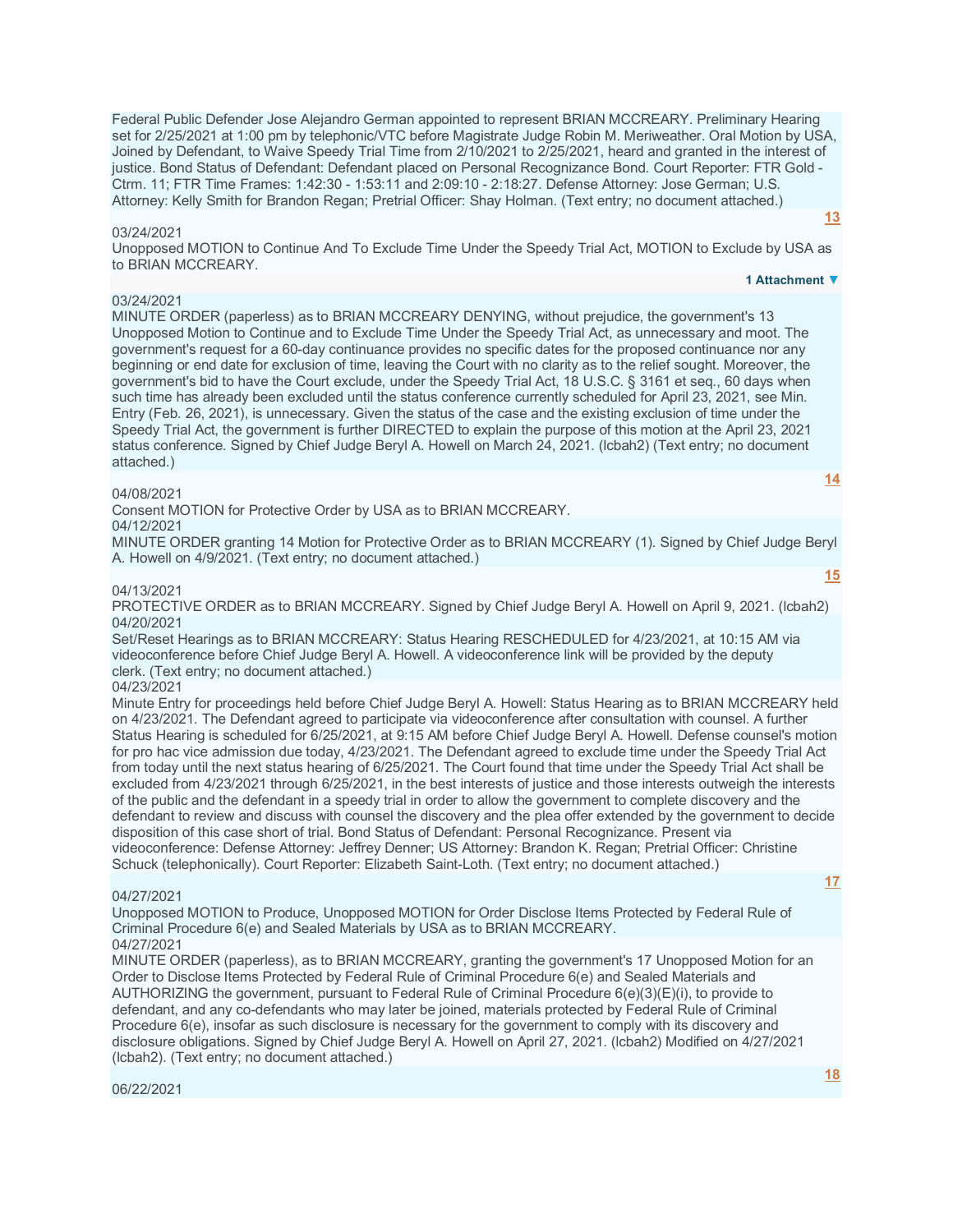Unopposed MOTION to Continue and Joint Status Report, by USA as to BRIAN MCCREARY. Modified on 6/24/2021 (znmw). **[20](javascript:void(0))**

06/22/2021

Joint STATUS REPORT by USA, BRIAN MCCREARY as to BRIAN MCCREARY. (See Docket Entry 18 to view document). (znmw)

# 06/23/2021

MINUTE ORDER (paperless) as to BRIAN MCCREARY VACATING the status conference scheduled for June 25, 2021 at 9:15AM upon consideration of the parties' 18 Joint Status Report requesting a continuance to allow for plea negotiations, further discovery and for counsel to obtain pro hac vice admission, 18 Joint Status Report ¶¶ 2 – 6; DIRECTING the parties to submit appear for a status conference on July 30, 2021 at 9:15AM; and ORDERING that time under the Speedy Trial Act shall be excluded from June 25, 2021 through July 30, 2021, as the interests of justice so require. Signed by Chief Judge Beryl A. Howell on June 22, 2021. (lcbah2) (Text entry; no document attached.)

#### 06/23/2021

Set/Reset Hearings as to BRIAN MCCREARY: Status Conference RESCHEDULED for 7/30/2021, at 9:15 AM before Chief Judge Beryl A. Howell. (Text entry; no document attached.)

#### 06/29/2021

NOTICE OF ATTORNEY APPEARANCE: Richard D. Heideman appearing for BRIAN MCCREARY

#### 06/30/2021

Consent MOTION for Leave to Appear Pro Hac Vice Jeffrey Denner Filing fee \$ 100, receipt number ADCDC-8567548. Fee Status: Fee Paid. by BRIAN MCCREARY.

#### 07/01/2021

MINUTE ORDER (paperless) GRANTING defendant's 22 Consent Motion for Admission Pro Hac Vice to Admit Jeffrey A. Denner. Mr. Denner may enter an appearance pro hac vice for the purpose of representing defendant in this action. Counsel should register for e-filing via PACER and file a notice of appearance pursuant to LCrR 44.5(a). Click for Instructions. Signed by Chief Judge Beryl A. Howell on June 30, 2021. (lcbah2) (Text entry; no document attached.)

# 07/12/2021

ENTERED IN ERROR.MOTION for Discovery, MOTION United States Memorandum Regarding Status of Discovery by USA as to BRIAN MCCREARY. Modified on 7/12/2021

# 07/12/2021

NOTICE OF CORRECTED DOCKET ENTRY: as to BRIAN MCCREARY re 23 MOTION for Discovery MOTION United States Memorandum Regarding Status of Discovery was entered in error and counsel was instructed to refile said pleading under the proper ECF event. (Text entry; no document attached.)

#### 07/12/2021

NOTICE of United States Memorandum Regarding Status of Discovery by USA as to BRIAN MCCREARY

# 07/13/2021

NOTICE OF ATTORNEY APPEARANCE: Jeffrey A. Denner appearing for BRIAN MCCREARY Pro Hac Vice 07/30/2021

Minute Entry for proceedings held before Chief Judge Beryl A. Howell: Status Hearing as to BRIAN MCCREARY held via videoconference on 7/30/2021. The Defendant agreed to participate via videoconference after consultation with counsel. A further Status Hearing is scheduled for 9/10/2021, at 9:30 AM before Chief Judge Beryl A. Howell. Time excluded under the Speedy Trial Act from 7/30/2021 through 9/10/2021, in the interests of justice and those interests outweigh the interests of the public and the defendant in a speedy trial in order to give the government time to complete the discovery and the defendant time to review the discovery and discuss a potential resolution of this matter short of trial. Bond Status of Defendant: personal recognizance. Present via videoconference: Defense Attorneys: Jeffrey A. Denner, Richard D. Heideman; US Attorney: Brandon K. Regan; Pretrial Officer: Dashanta ValentineLewis (telephonically). Court Reporter: Elizabeth Saint-Loth. (ztg) Modified to correct counsel information on 8/23/2021 (Text entry; no document attached.)

# 09/06/2021

Unopposed MOTION to Continue and Joint Status Report by USA as to BRIAN MCCREARY.

09/06/2021

**3 Attachments ▼**

**[21](javascript:void(0))**

**[22](javascript:void(0))**

**[23](javascript:void(0))**

**[24](javascript:void(0))**

**[25](javascript:void(0))**

**[28](javascript:void(0))**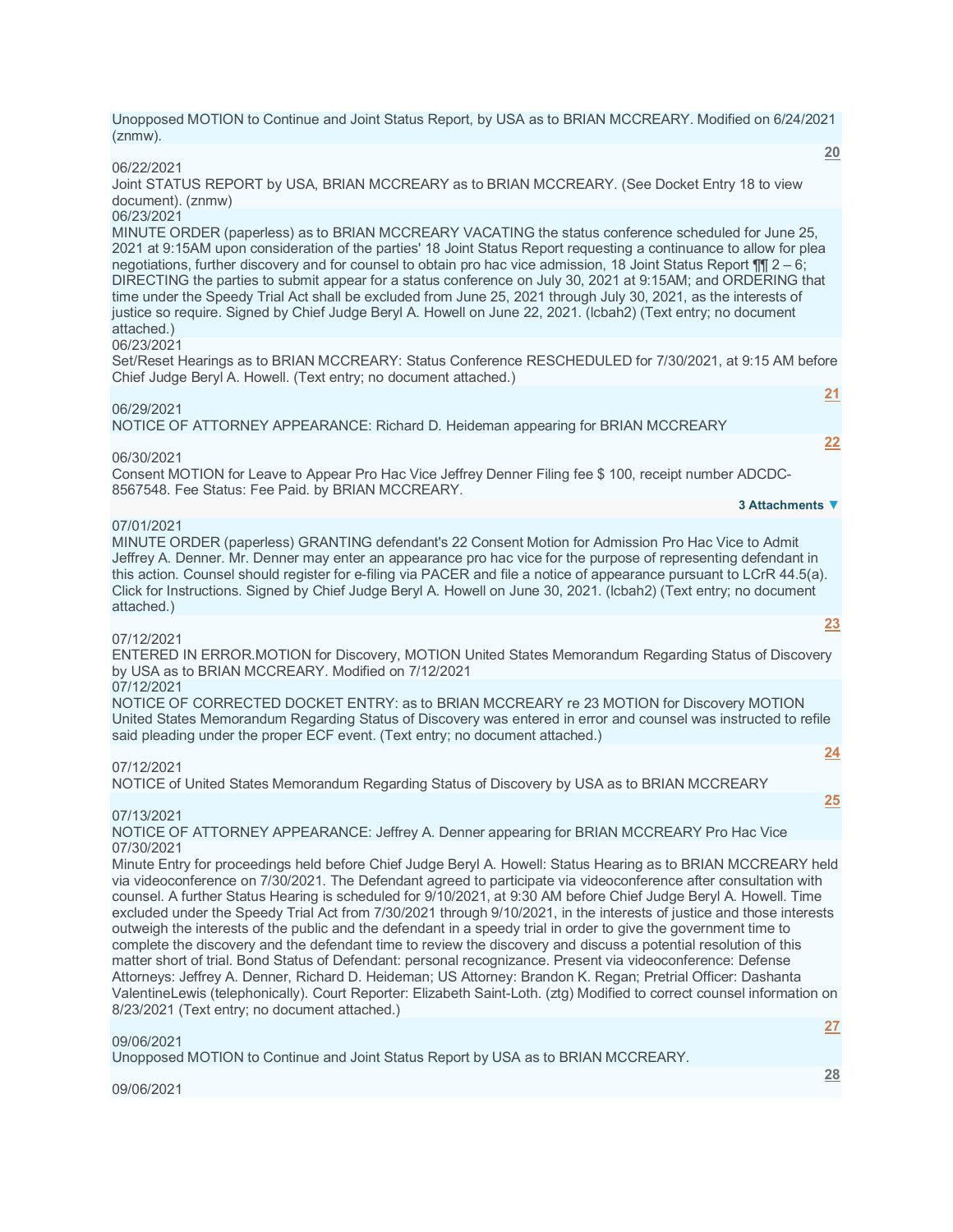Joint STATUS REPORT by USA, BRIAN MCCREARY as to BRIAN MCCREARY. (See Docket Entry 27 to view document). (znmw)

09/07/2021

MINUTE ORDER granting 27 Motion to Continue as to BRIAN MCCREARY. Upon consideration of the parties Joint Status Report/Motion to Continue, it is hereby ORDERED that a Plea Agreement Hearing is scheduled for October 1, 2021, at 3:00 PM before Chief Judge Beryl A. Howell; it is FURTHER ORDERED that for the reasons outlined in the parties motion, time under the Speedy Trial Act shall be excluded from September 10, 2021 through October 1, 2021, in the best interests of justice, and those interests outweigh the interests of the public and the defendant in a speedy trial. It is SO ORDERED. Signed by Chief Judge Beryl A. Howell on 9/7/2021. (Text entry; no document attached.) 09/07/2021

Terminate Hearings as to BRIAN MCCREARY: Status Hearing scheduled for 9/10/2021, VACATED. (Text entry; no document attached.)

#### 09/15/2021

NOTICE OF RESCHEDULED HEARING as to BRIAN MCCREARY. The parties shall take notice that the Plea Agreement Hearing currently scheduled for 10/1/2021, is RESCHEDULED for 10/26/2021, at 8:30 AM via videoconference before Chief Judge Beryl A. Howell. (Text entry; no document attached.) 09/16/2021

NOTICE OF RESCHEDULED HEARING as to BRIAN MCCREARY. The parties shall take notice that the Plea Agreement Hearing currently scheduled for October 26, 2021, shall be RESCHEDULED for October 14, 2021 at 10:00 AM via videoconference before Chief Judge Beryl A. Howell. (Text entry; no document attached.) 10/13/2021

MINUTE ORDER (paperless), as to BRIAN MCCREARY, DIRECTING the government by 3 PM today, October 13, 2021, to submit to the Court: (1) a report on the length and source(s) of the video evidence described in paragraph 11 of the Statement of Offense ("SOF"), which SOF provides the factual basis for the plea and was submitted by the government to the Court via email; (2) to make such video evidence available electronically for the Court's review; and (3) the government's position on whether this video evidence may be made publicly available without restriction; and FURTHER DIRECTING defendant to be prepared at the time of the plea hearing to provide the Court with his position on whether this video evidence may be made publicly available without restriction. Signed by Chief Judge Beryl A. Howell on October 13, 2021. (lcbah2) (Text entry; no document attached.)

#### 10/13/2021

NOTICE of Report and Position Regarding Release of Video Evidence re: Brian McCreary Plea by USA as to BRIAN **MCCREARY** 

**[30](javascript:void(0))**

**[31](javascript:void(0))**

#### 10/14/2021

MINUTE ORDER (paperless), as to BRIAN MCCREARY, DIRECTING the government, after consultation with and consent of the parties, promptly to make the eight video exhibits submitted in connection with defendant's October 14, 2021 guilty plea hearing publicly available without restrictions by providing access using the "drop box" technical solution described in Standing Order 21-28, In re: Media Access to Video Exhibits in Pretrial Capitol Cases. Signed by Chief Judge Beryl A. Howell on October 14, 2021. (lcbah2) (Text entry; no document attached.) 10/14/2021

Minute Entry for proceedings held before Chief Judge Beryl A. Howell: Plea Agreement Hearing as to BRIAN MCCREARY held via videoconference on 10/14/2021; the Defendant agreed to participate via videoconference under the CARES Act and after consultation with counsel. Defendant sworn; plea of guilty entered by BRIAN MCCREARY to Count 2 of the Indictment filed on 2/17/2021; case referred to the Probation Office for presentence investigation. Sentencing scheduled for 1/14/2022, at 9:40 AM in Courtroom 22A- In Person before Chief Judge Beryl A. Howell. The Defendant will continue to be released pending sentencing under the same release conditions. Bond Status of Defendant: Personal Recognizance. Present via videoconference: Defense Attorneys: Jeffrey A. Denner and Richard D. Heideman; US Attorney: Brandon K. Regan; Pretrial Officer: Christine Schuck (telephonically). Court Reporter: Elizabeth Saint-Loth. (Text entry; no document attached.)

# 10/14/2021

PLEA AGREEMENT as to BRIAN MCCREARY. **[32](javascript:void(0))** 10/14/2021 STATEMENT OF OFFENSE by USA as to BRIAN MCCREARY. **[33](javascript:void(0))** 10/14/2021 WAIVER of Trial by Jury as to BRIAN MCCREARY. Approved by Chief Judge Beryl A. Howell on 10/14/2021. **[34](javascript:void(0))**

#### 10/14/2021

ENTERED IN ERROR.Unopposed MOTION to Convert Hearing on October 27, 2021 from Motions Hearing to Status Hearing by USA as to BRIAN MCCREARY. Modified on 10/14/2021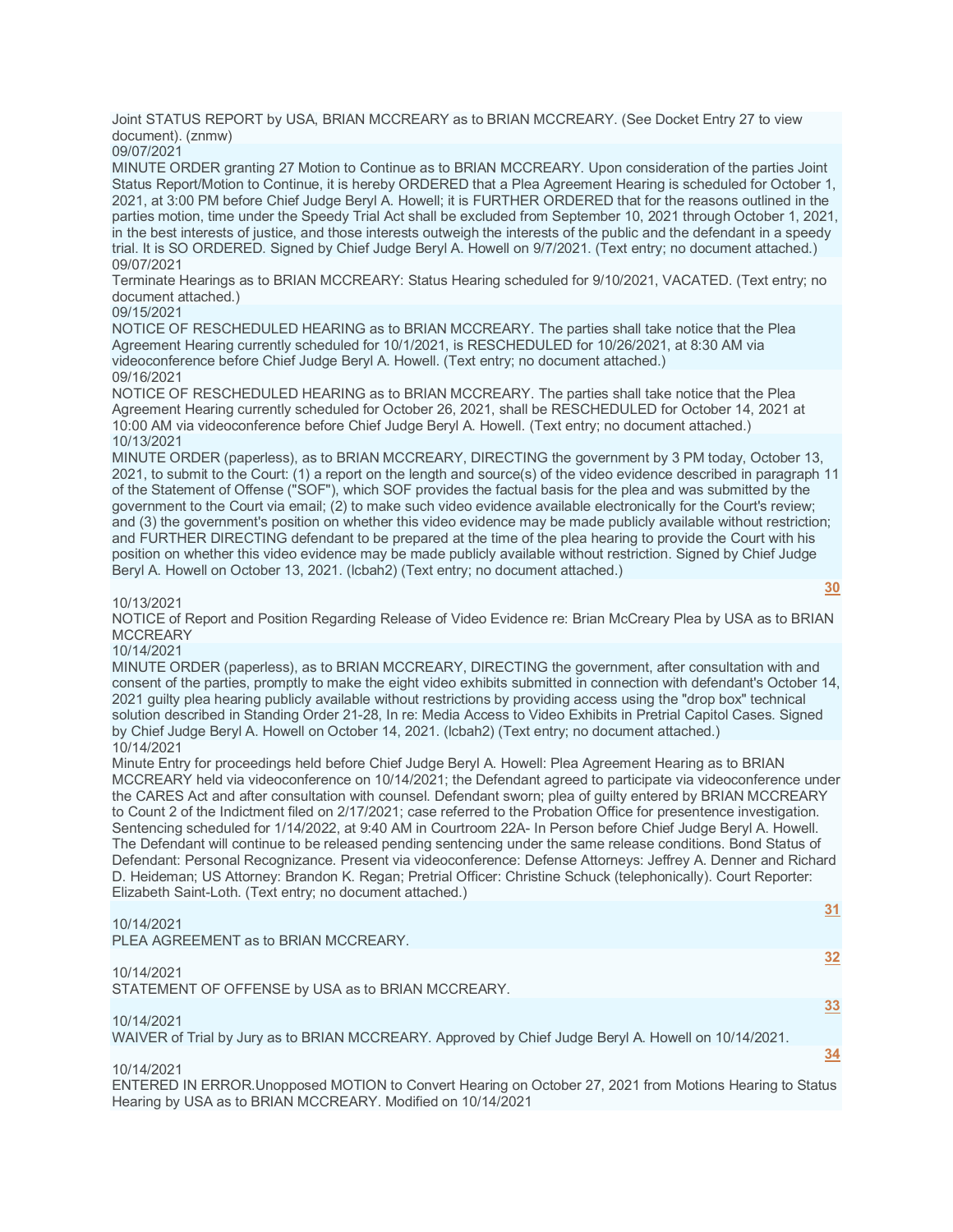#### 10/14/2021

NOTICE OF CORRECTED DOCKET ENTRY as to BRIAN MCCREARY. The 34 Unopposed MOTION to Convert Hearing on October 27, 2021 from Motions Hearing to Status Hearing was entered in error in this case, please disregard the entry. (Text entry; no document attached.)

# 11/08/2021

**[35](javascript:void(0))**

**[40](javascript:void(0))**

NOTICE of Memorandum Regarding Status of Discovery as of November 5, 2021 by USA as to BRIAN MCCREARY **[39](javascript:void(0))**

#### 01/04/2022

SENTENCING MEMORANDUM by USA as to BRIAN MCCREARY

# 01/05/2022

NOTICE OF RESCHEDULED HEARING as to BRIAN MCCREARY. The parties shall take notice that the Sentencing Hearing currently scheduled for 1/14/2021, is RESCHEDULED for 2/24/2022, at 11:00 AM in Courtroom 22A- In Person before Chief Judge Beryl A. Howell. (Text entry; no document attached.) 02/17/2022

NOTICE OF RESCHEDULED HEARING as to BRIAN MCCREARY. The parties shall take notice that the Sentencing Hearing currently scheduled for February 24, 2022, is RESCHEDULED for April 1, 2022, at 9:30 AM in Courtroom 22A- In Person before Chief Judge Beryl A. Howell. (Text entry; no document attached.)

# 02/17/2022

SENTENCING MEMORANDUM by BRIAN MCCREARY 02/17/2022

NOTICE OF RESCHEDULED HEARING as to BRIAN MCCREARY. The parties shall take notice that the Sentencing Hearing currently scheduled for February 24, 2022, is RESCHEDULED for April 1, 2022, at 9:30 AM in Courtroom 22A- In Person before Chief Judge Beryl A. Howell. (Text entry; no document attached.) 03/23/2022

Set/Reset Deadlines as to BRIAN MCCREARY: Government's response to Order of the Court due by 3/24/2022; Defendant's response to Order of the Court due by noon on 3/25/2022. (Text entry; no document attached.) 03/22/2022

MINUTE ORDER (paperless), as to BRIAN MCCREARY (1), DIRECTING the government, by March 24, 2022, to: (1) submit to the Court a supplemental report identifying any video evidence (including videos from which screenshots are included in the government's briefing) on which the factual statements in the government's [39] Sentencing Memorandum are based, but only to the extent such videos were not already identified in the analogous [30] report submitted by the government in conjunction with defendant's plea hearing; (2) make any such additional video evidence available for the Court's review; and (3) provide the government's position on whether this additional video evidence may be made publicly available without restriction; and FURTHER DIRECTING defendant, by noon on March 25, 2022, to file a notice as to his position on public release of such additional video evidence. The parties are welcome to include defendant's position in the government's supplemental report, in lieu of a separate filing by defendant, if the parties' counsel so coordinate. Signed by Chief Judge Beryl A. Howell on March 22, 2022. (lcbah2) (Text entry; no document attached.)

# 03/24/2022

NOTICE of Government Report and Position Regarding Public Release of Video by USA as to BRIAN MCCREARY 03/25/2022

MINUTE ORDER (paperless), as to BRIAN MCCREARY (1), DIRECTING the government, in light of the parties' agreement that additional video evidence may be released, see [41] Government Report and Position Regarding Public Release of Video Evidence, promptly to make the video exhibit identified in the government's [41] Report publicly available without restrictions by providing access using the "drop box" technical solution described in Standing Order 21-28, In re: Media Access to Video Exhibits in Pretrial Capitol Cases. Signed by Chief Judge Beryl A. Howell on March 25, 2022. (lcbah2) (Text entry; no document attached.) 03/28/2022

MINUTE ORDER (paperless), as to BRIAN MCCREARY, DIRECTING the government, by 5 P.M. on March 29, 2022, to submit a detailed description of defendant's conduct as depicted in the CCTV footage submitted in aid of sentencing, see Gov't Report and Position Regarding Public Release of Video Evidence, ECF No. 41, including whether defendant is shown on this video, at the 1:51-53 minute mark, using a pole attached to a flag to assist other individuals break through a window at the Capitol's Senate Wing entrance and explaining why that detail was not included in the government's [39] Sentencing Memorandum. Signed by Chief Judge Beryl A. Howell on March 28, 2022. (lcbah2) (Text entry; no document attached.)

#### 03/29/2022

NOTICE of Government Report Regarding Defendant's Conduct in CCTV Footage Submitted to the Court in Aid of Sentencing by USA as to BRIAN MCCREARY

**[42](javascript:void(0))**